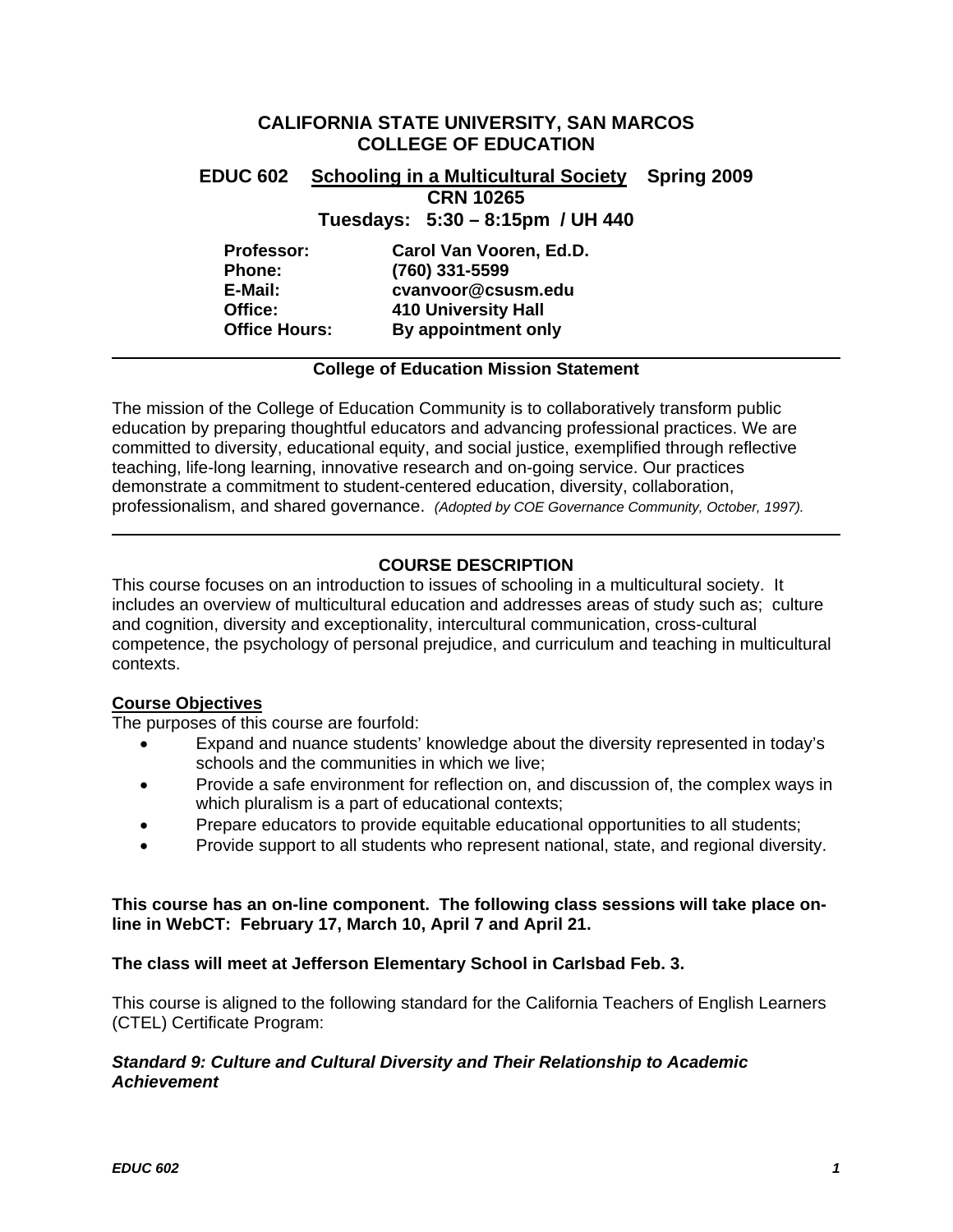The program develops both broad and deep understanding of contemporary and historical concepts, issues, and perspectives related to culture and cultural diversity in California and the United States, The coursework addresses concepts and definitions of culture, including universal features of cultures (e.g., ethnocentrism, acculturation, cultural pluralism and congruence, intragroup and intergroup differences, impact of geography on cultural forms and practices). The coursework requires candidates to explore how cross-cultural contact and acculturation are affected by issues of power and status, psychological and social-emotional issues, and by social and economic factors. The program requires candidates to develop an understanding of major demographic trends related to linguistic and cultural diversity, as well as current trends and features of migration and immigration in California and in the United States. The coursework teaches candidates to develop conceptual understanding and requires them to demonstrate applied knowledge of cultural similarities and differences in communication styles, strategies for fostering positive crosscultural interactions among culturally diverse students, and challenges involved in cultural contact. The coursework also requires candidates to analyze how this knowledge can be directly applied to instruction of English Learners in order to support student development and learning.

## *Standard 10: Culturally Inclusive Instruction*

The program provides candidates with conceptual understanding of culturally inclusive instruction and the important role that culture plays in school and classroom settings, and teaches candidates strategies on how to acquire in-depth knowledge of English learners' home cultures and cultural experiences. The program requires candidates to examine their own cultural beliefs, attitudes, and assumptions and how this assumptions impact student learning and achievement. The coursework has candidates demonstrate how to apply this knowledge to create culturally inclusive learning environments in the classroom and school (e.g., setting high expectations for all students, having high levels of respect for cultural and linguistic diversity). The program teaches candidates how to apply culturally responsive practices that involve families and the community in decision-making processes and in students' learning. The program requires candidates to demonstrate understanding of the features, goals, and outcomes of different approaches to multicultural curriculum and how to implement strategies that reflect an inclusive approach with regard to students cultural and language backgrounds. Candidates are taught how to apply knowledge of culturally influenced learning styles and to apply knowledge of English learners' cultural backgrounds and experiences to instructional planning and implementation.

## **GENERAL CONSIDERATIONS Outcomes and Standards**

The context for, and scope of this course is aligned with standards for the California Teachers of English Learners (CTEL) which leads to CLAD certification, as articulated by the California Commission on Teacher Credentialing (CTC), and as approved by the faculty of the College of Education in development of the program approval documents. Further consideration has been given to the alignment of standards for multicultural education as articulated by the National Council for Accreditation of Teacher Education (NCATE), the Interstate New Teacher Assessment and Support Consortium (INTASC), and the National Board for Professional Teaching Standards (NBPTS).

#### **Students with Disabilities Requiring Reasonable Accommodations**

Students with disabilities who require reasonable accommodations must be approved for services by providing appropriate and recent documentation to the Office of Disable Student Services (DSS). This office is located in Craven Hall 5205, and can be contacted by phone at (760) 750-4905, or TTY (760) 750-4909. Students authorized by DSS to receive reasonable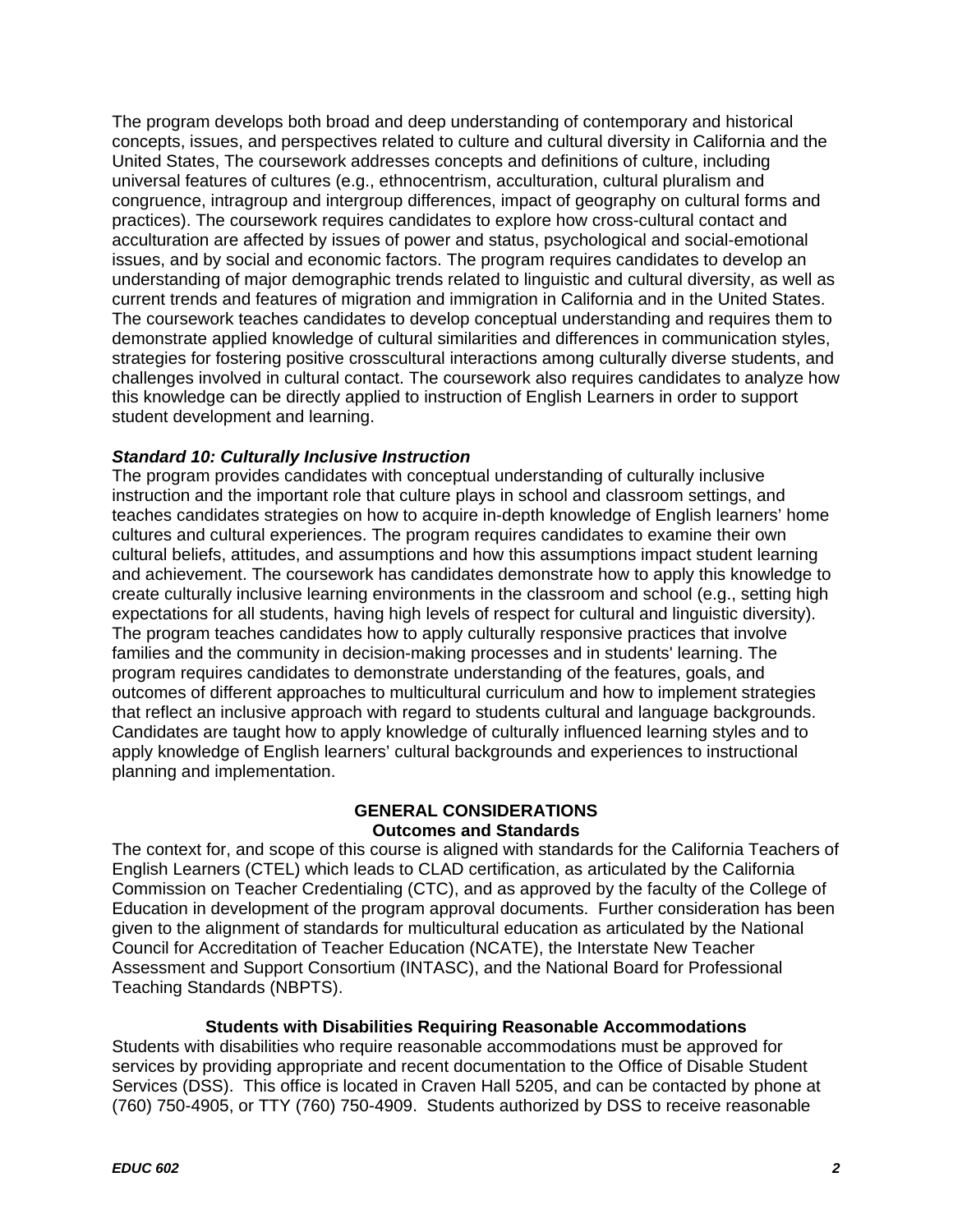accommodations should meet with their instructor during office hours or, in order to ensure confidentiality, in a more private setting.

#### **CSUSM Academic Honesty Policy**

"Students will be expected to adhere to standards of academic honesty and integrity, as outlined in the Student Academic Honesty Policy. All written work and oral presentation assignments must be original work. All ideas/materials that are borrowed from other sources must have appropriate references to the original sources. Any quoted material should give credit to the source and be punctuated with quotation marks.

Students are responsible for honest completion of their work including examinations. There will be no tolerance for infractions. If you believe there has been an infraction by someone in the class, please bring it to the instructor's attention. The instructor reserves the right to discipline any student for academic dishonesty in accordance with the general rules and regulations of the university. Disciplinary action may include the lowering of grades and/or the assignment of a failing grade for an exam, assignment, or the class as a whole." Incidents of Academic Dishonesty will be reported to the Dean of Students. Sanctions at the University level may include suspension or expulsion from the University.

#### **Plagiarism:**

As an educator, it is expected that each student will do his/her own work, and contribute equally to group projects and processes. Plagiarism or cheating is unacceptable under any circumstances. If you are in doubt about whether your work is paraphrased or plagiarized see the Plagiarism Prevention for Students website http://library.csusm.edu/plagiarism/index.html. If there are questions about academic honesty, please consult the University catalog.

#### **Appeals**

Every student has the right to appeal grades, or appeal for redress of grievances incurred in the context of any class. Disputes may be resolved informally with the professor, or through the formal grades appeal process. For the latter, consult Dr. Kelly, Associate Dean.

#### **Writing**

Writing requirements for this class will be met as described in the assignments. Every course at the university, including this one, must have a writing requirement of at least 2500 words.

#### **College of Education Attendance Policy**

Due to the dynamic and interactive nature of courses in the College of Education, all students are expected to attend all classes and participate actively. At a minimum, students must attend more than 80% of class time, or s/he **may not receive a passing grade** for the course at the discretion of the instructor. Individual instructors may adopt more stringent attendance requirements. Should the student have extenuating circumstances, s/he should contact the instructor as soon as possible. (*Adopted by the COE Governance Community, December, 1997*).

## **COURSE REQUIREMENTS**

#### *NOTE: I RESERVE THE RIGHT TO CHANGE, ADD TO, OR DELETE ANY MATERIAL OR ASSIGNMENT FROM THE COURSE.*

This course is structured as a graduate-level seminar. The success of a seminar is dependent upon each and every participant being prepared. My role will be to "facilitate" and to intervene as necessary to prompt a topic. I do not intend to lecture each week, or to be the focus of the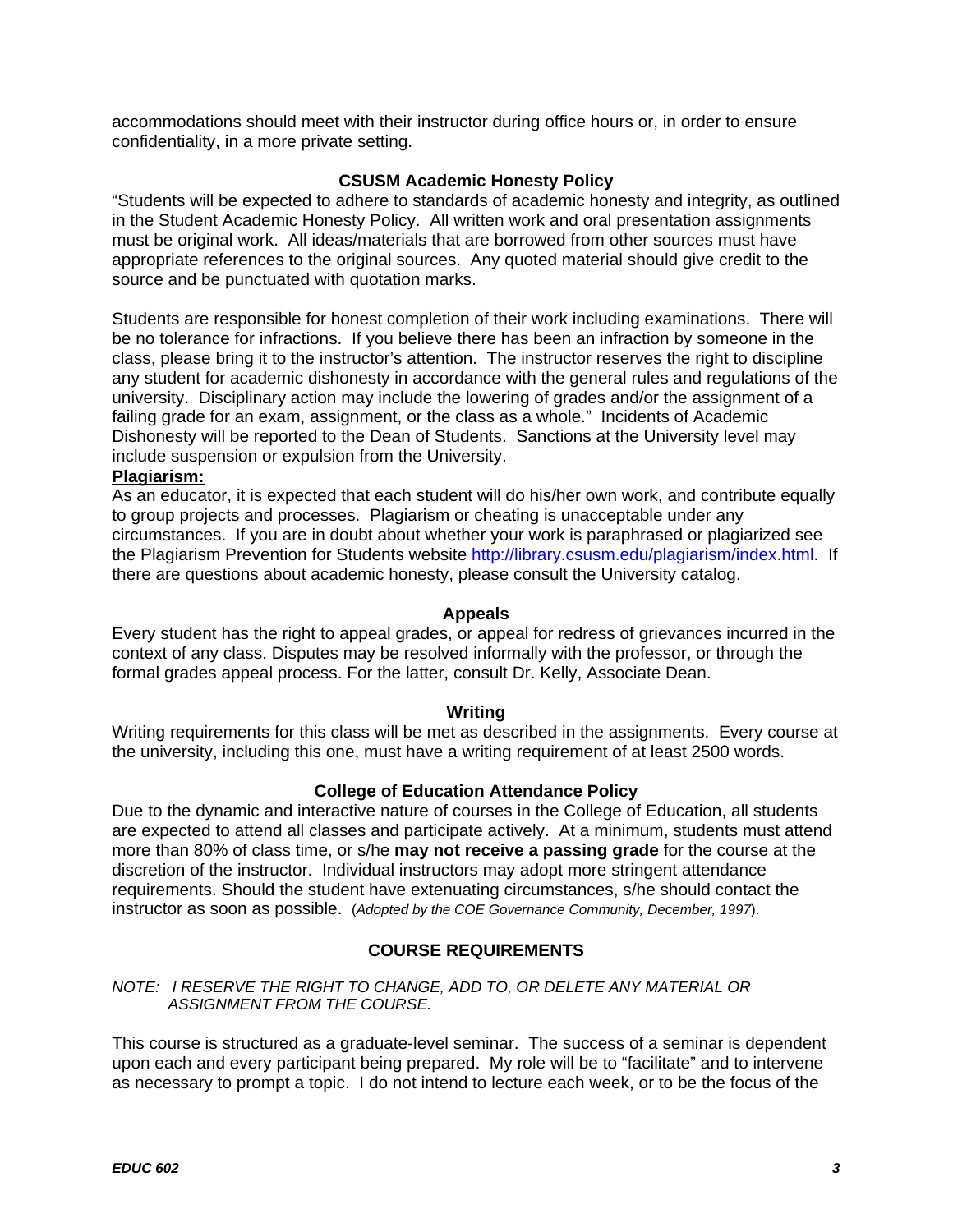class. You will work to develop your **knowledge base** through the readings, discussions and presentations.

## **Required Texts**

- Reksten, Linda (2009). Sustaining Extraordinary Student Achievement. Thousand Oaks, Ca: Corwin Press. ISBN 978-1-4129-1753-7
- Ooka Pang, V. (2005). Multicultural Education: A Caring-Centered, Reflective Approach. Second Edition. Boston, MA: McGraw Hill.

Nieto, Sonia (2003). What Keeps Teachers Going? New York, N.Y.: Teachers College Pressl ISBN 0-8-77-4311-9

#### **Grading Policy**

All assignments are due on the dates indicated below. Assignments turned in late will not receive full credit. Please manage your time and plan accordingly. Assignments must be typewritten, double-spaced and with standard margins unless completed in class. It is expected that all assignments will reflect university level composition.

The following grading scale will be used:

| $92 - 100$ | A:    | $82 - 87$ | B:      |
|------------|-------|-----------|---------|
| 90 – 91    | - A-: | $80 - 81$ | В-      |
| 88 - 89    | – B+: | 79-below  | Failing |

# **DESCRIPTION OF ASSIGNMENTS**

## **1.** Attendance and Class Participation

You are expected to attend all class sessions and participate actively in discussions and activities both on-line and in-class. In order to do so, you are expected to complete all required readings by the assigned date. *Missing more than one class, in person or on-line will result in a lower grade.* Being consistently late and/or leaving class early can also lower your grade. These measures should be viewed as taking appropriate individual responsibility for one's own learning in a democratic, collaborative and reciprocal-learning environment.

## **2.** Discussion Leader **10 points 10 points**

Individually or in pairs, students will lead a class discussion on assigned readings, choosing the aspects they wish to highlight in the readings for the discussion. *Each student or pair of students will turn in written questions they will use to lead their discussion.* Students may be asked to be discussion leaders multiple times during the semester (approximately 20 minutes).

**DUE: Throughout the course** 

## **3.** <u>"Hot Topics" in Education</u> **10 points 10 points**

Individually or In pairs, students will have the opportunity to present a "hot topic" in the area of multicultural education / social justice and equity of their choosing to the class. You might consider a hot topic that is going on at your school site (for example, the achievement gap) and look at what is being said about this topic from multiple

#### 10 points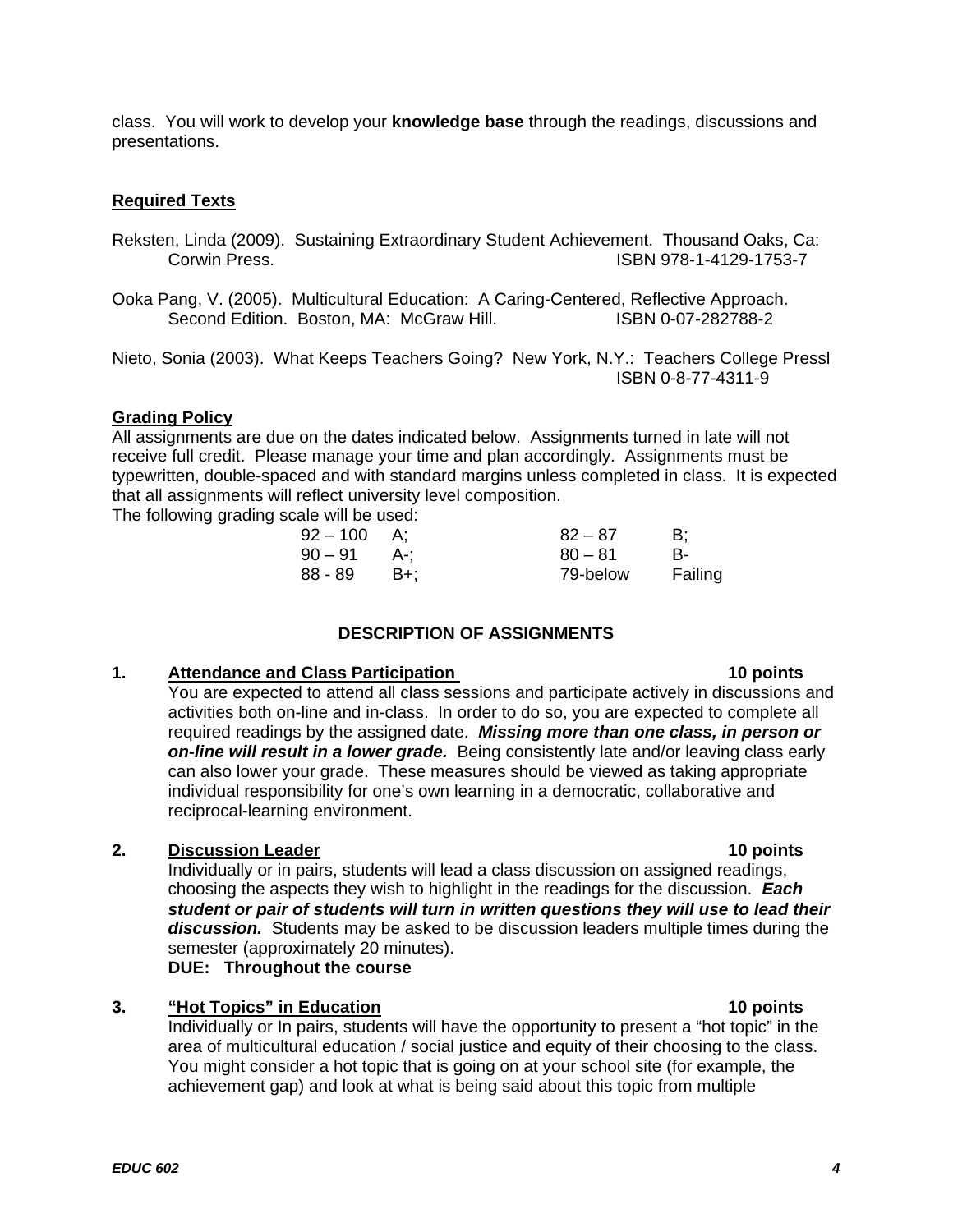perspectives. Information provided in your presentation may help class members clarify the direction of their annotated bibliography or impact their social justice action plans.

You can find ideas for hot topics on the following websites:

San Diego Union Tribune **Education Week** www.signonsandiego.com www.edweek.com

www.nctimes.com www.cde.ca.gov

Rethinking Schools Teaching Tolerance www.rethinkingschools.com www.tolerance.org

North County Times **North County Times** California Department of Education

#### **DUE: On WebCT – March 17 (Session #9) and March 24 (Session #10)**

#### **4.** ELD Literacy Intervention Plan **1996 1997 120 Points 20 Points**

The purpose for this assignment is for you to look at student achievement of culturally and linguistically diverse students over time to determine what happens to students within a system. The purpose is not to examine and criticize your school district. It is to look at opportunities made available to or denied children who are culturally and linguistically diverse.

#### **Components of the project**

 *Population:* Select a group of ethnically and linguistically diverse students in a grade level who have attended your school for at least three years. Do a review of their school history and success or lack of success.

*Data collection*: Consider the following:

- What do you know about the students' cultural and language backgrounds? Are there any social, economic and/or political factors you can identify that may impact the students' instruction?
- Testing process when the students entered school. Were they tested? Which test was used? Tested in their primary Language? In English? What were the scores? What do the scores mean?
- Placement issues. Where were the students placed? What kinds of classrooms?
- Services received: What kind of services did the students receive? Were any referred to Special Education? Why? Are any in the SST process? Why? How many have been placed in special education?
- Re-classification: Were the students ever re-classified? What process was followed and is typically followed in your district?
- Look at the grades the students received over three years and look for patterns in terms of achievement. Match the history of each student with his/her present achievement. Are there differences? What growth occurred? Have their CELDT scores increased? Plateaued?
- Analyze the data that you have collected and discuss how these students have progressed through the system.
- Factors of retention: Were these students retained? How many? Why?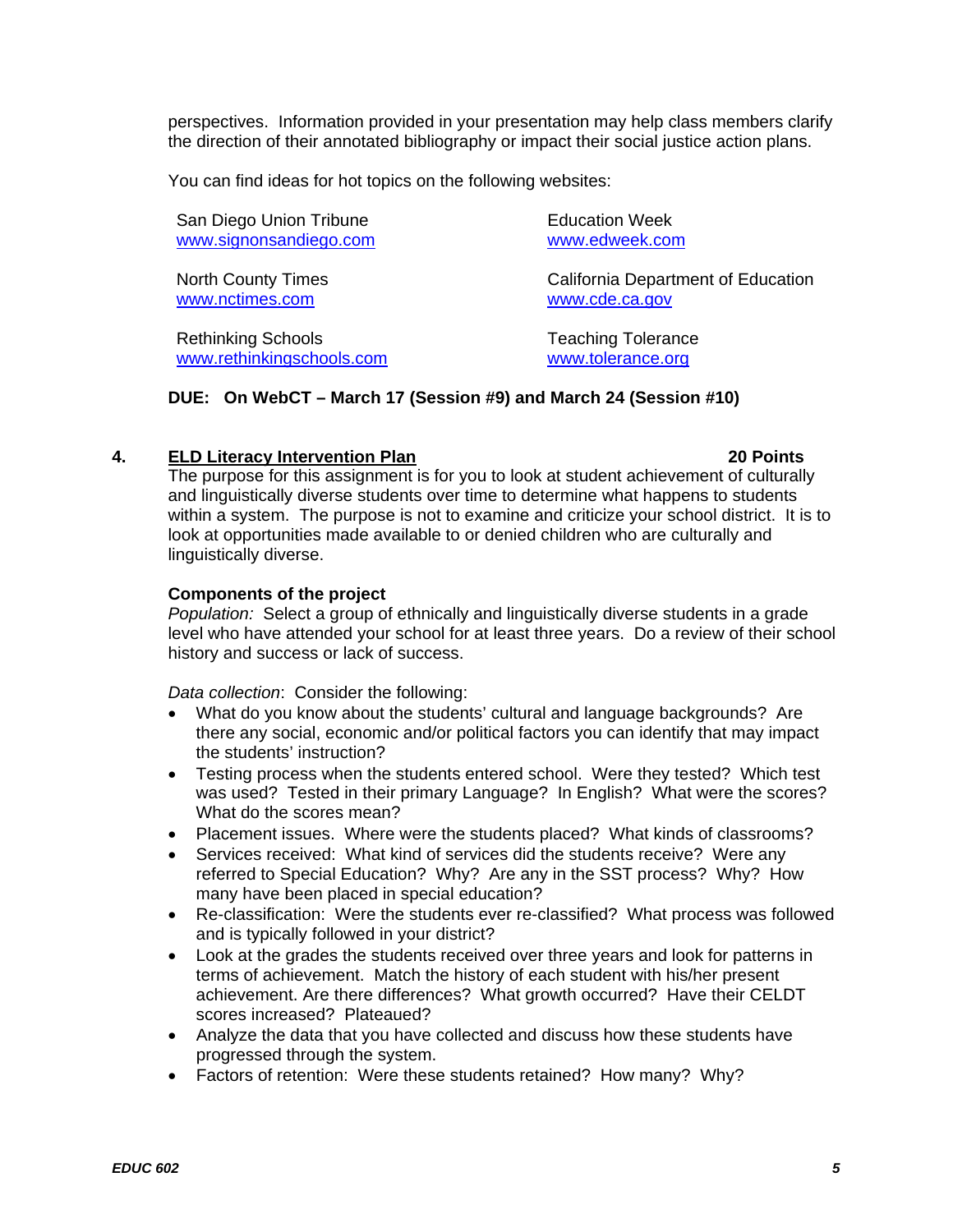#### *Written Assignment*:

Develop a literacy (listening, speaking, reading and writing) plan for these students. Your literacy plan should include the following information:

- 1. A description of the students including the data you collected about their cultural and language backgrounds, their families, their testing, their placements, etc.
- accountability will be necessary to ensure equal access and success? 2. A literacy plan based on the data you collected. What would you do to ensure equal access to grade level curriculum for these children? How will the state adopted materials be used to support academic growth? What additional support do these students need? How will you ensure that will happen? What support and
- 3. A description of how you will communicate your literacy plan to the students' families.
- 4. A reflection of what you learned about yourself (cultural beliefs, attitudes and assumptions) while developing your literacy plan in regards to the English learners and their families.

#### *Successful completion of this assignment fulfills CTEL requirements for Standards 9 and 10. Students must post this assignment to their CTEL Portfolio as evidence they have met these standards.*

*This assignment fulfills the requirement for the "Add On" Level I Mild/Moderate and Moderate/Severe Education Specialist Credential for candidates who do not hold a SB 2042 preliminary credential or a CLAD certificate to fulfill CCTC requirements to authorized the candidate to provide to English learners 1) instruction for English language development and 2) specifically designed content instruction delivered in English.* 

*This assignment fulfills the requirements for Literacy masters students in who are taking EDUC 602 in lieu of EDUC 627.* 

**DUE: March 3– Session #7** 

## **5. Multicultural Resources / Annotated Bibliographies 20 points**

Each student will collect **3-4 peer-reviewed (minimum) multicultural resources**  related to your area of emphasis. The multicultural resources you collect can be used as a basis for your thesis or project, or can focus on a specified topic which you can use in your classrooms, schools, and communities. Students will write an annotated bibliography for each resource using APA-style reference format which includes:

- A brief description of the study
- **Participants, setting and procedures of the study**
- **Nethods used to collect data**
- **Results of the study**
- **•** Your analysis of the study

Each student will share his/her annotations with everyone in the class - a hardcopy for a gallery walk presentation, and electronically through WebCT. **DUE: April 21 – Session #13** 

#### 6. Critical Pedagogy/Social Justice Action Plan **1988** 20 Points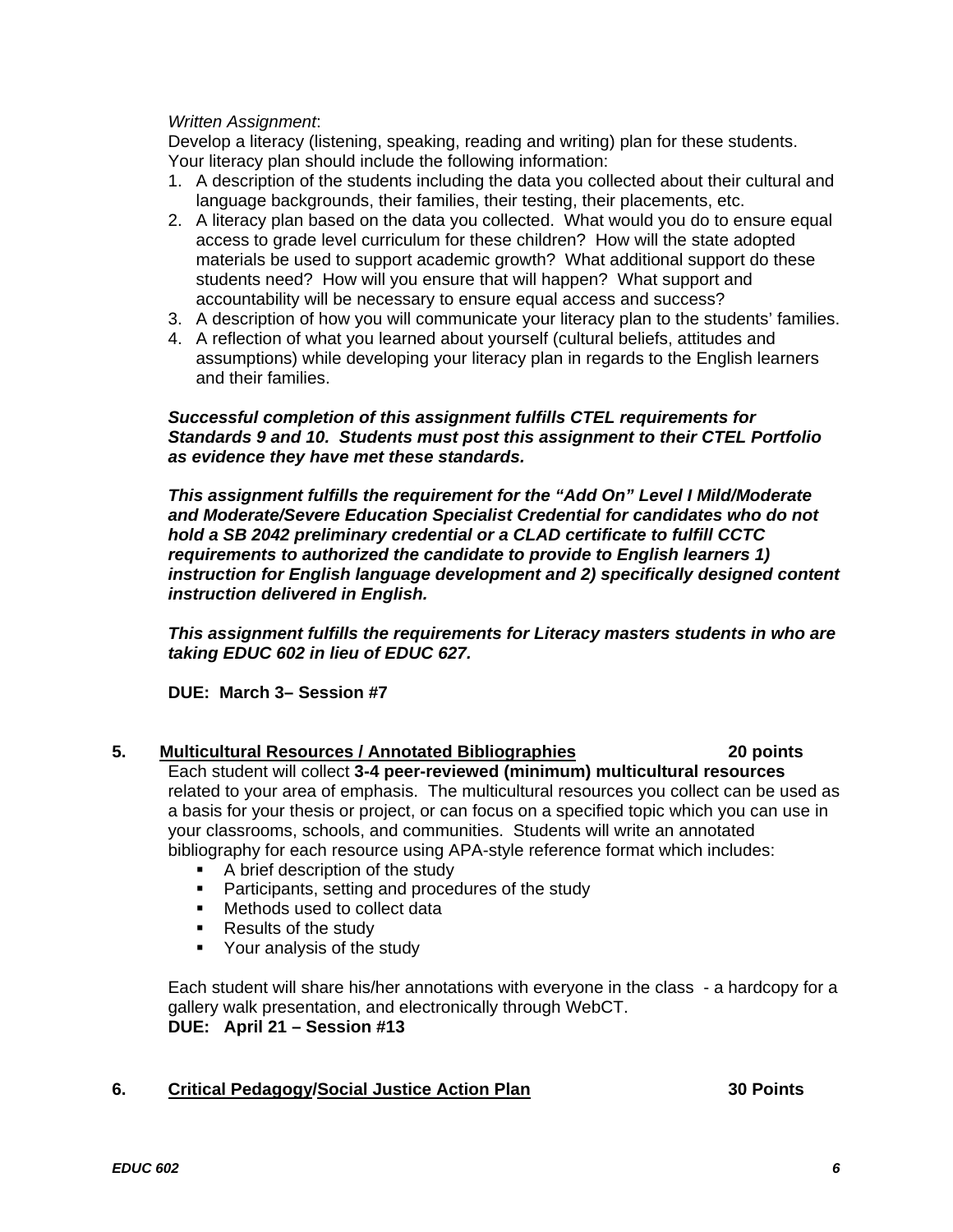Your final project is to develop an individual professional action that specifically addresses your new understandings of critical pedagogy in relation to schooling in a multicultural society. Hopefully our readings of critical pedagogy will bring to the table new questions and concerns about your classroom, your students, your school, your district, or your overall professional work. Based on these questions, develop a specific action plan that you could enact in your professional role. Our discussions throughout the semester should help you identify issues about your classroom, your students, your school, your district, the community and/or your overall professional work. Based on the issue you "name," you will develop a specific action plan that you can enact as a professional educator working towards social justice and equity.

Your final paper will consist of a 3-4 page paper discussing the issue you have identified (to name), your thoughts, research, discussion on the issue (to reflect critically) and a detailed description of your action plan (to act). You will present your action plans during the last class session.

#### **DUE: May 5 – Session #15**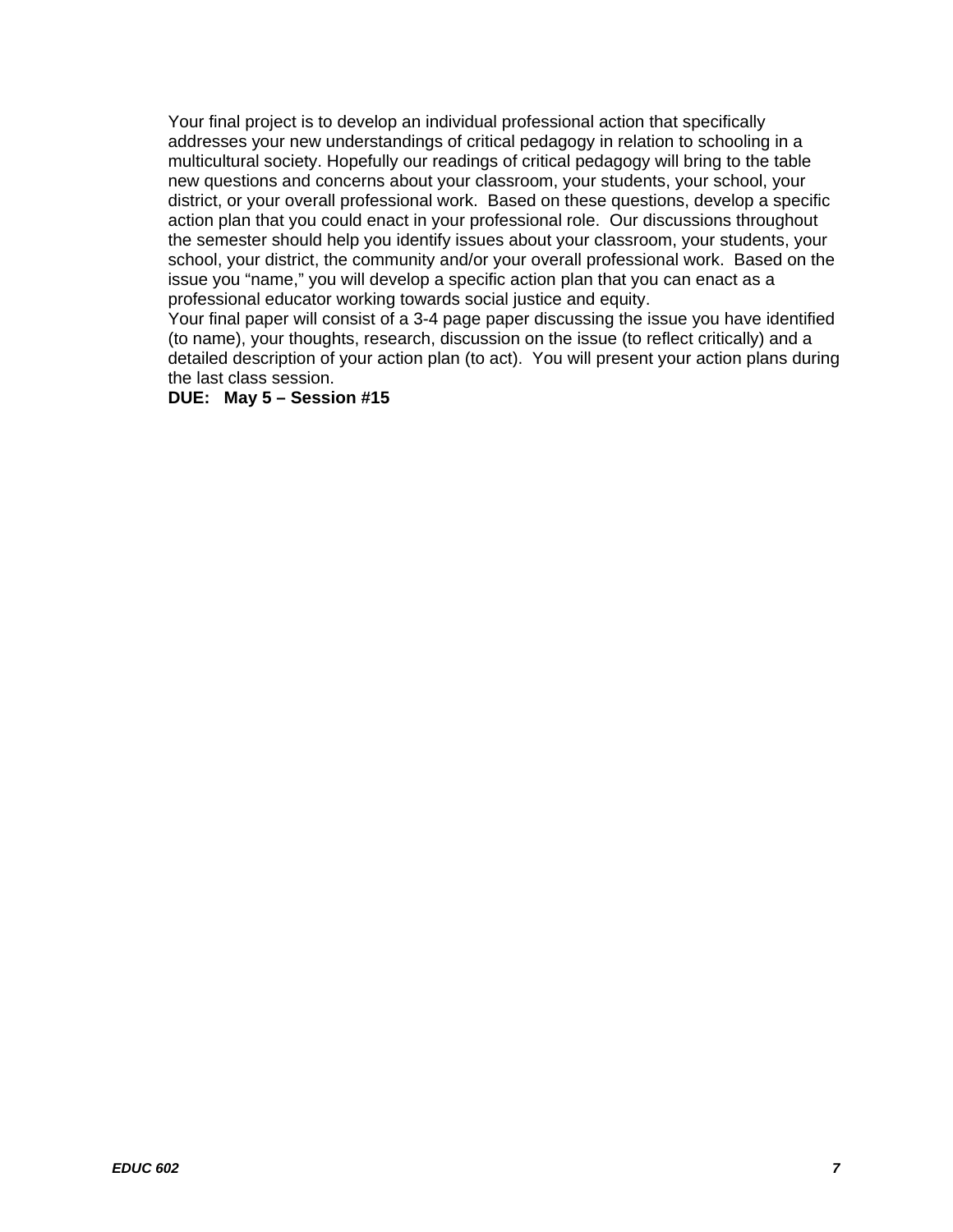#### **WEEKLY READINGS / TOPICS**

NOTE: Assigned readings MUST be brought to ALL class sessions.

#### **Session #1: January 20 Multicultural Education and Identity Exploration**

Introductions / Syllabus Overview Conceptions / Misconceptions of Culture and Multicultural Education Identity Exploration

#### **Please download the syllabus from the COE Website**

*Due next class:* Ooka Pang: Chapters 1-2 / Chapters 3-4

#### **Session #2: January 27 Multicultural Education and Identity Exploration**

Discussion of the Readings

*In class assignment:* 

Data Café: Who Are Our Students? – Class participants analyze state, county, and local district English learner program data (i.e., SDAIE vs. ELD) to understand service options for English learners and knowledge of first and second language acquisition and how language literacy connects to second language.

Review of state and federal laws related to English learners, including students eligible for special education

*Due next class:* Reksten: Chapters 1 and 4

#### **Sessions #3: February 3 Multicultural Education School Site Visit**

Discussion of inquiry based instruction and the International Baccalaureate program Classroom observations of global curriculum Reflection of student funds of knowledge

Due next class: Ooka Pang: Chapters 5-6

#### **Sessions #4: February 10 Exploring Biases / The Challenge of Change**

Discussion of the Readings Exploring Our Own Biases White Privilege Prejudices and Stereotypes

*Due next class:* Ooka Pang: Chapters 7-8 / Chapters 9-10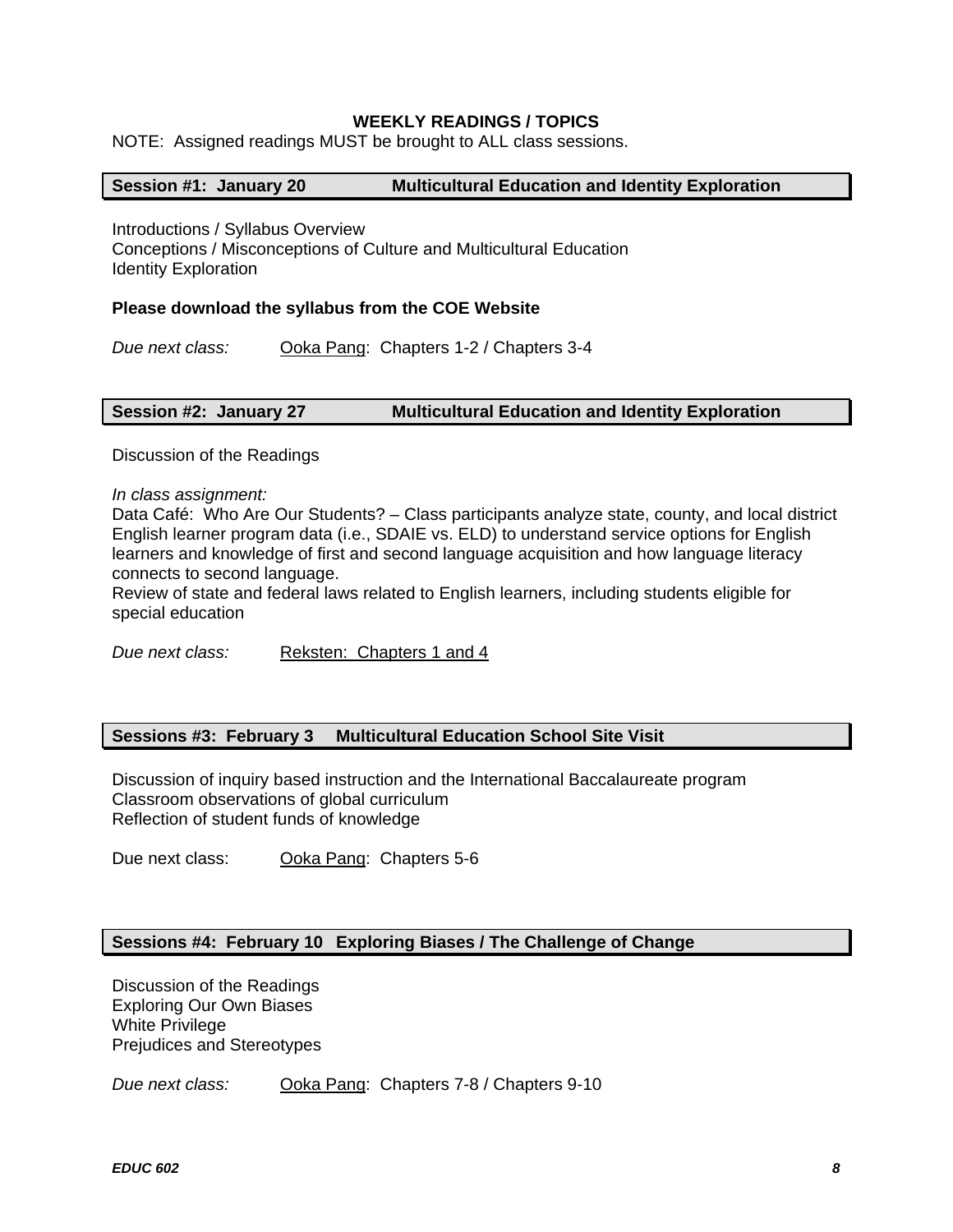## **Sessions #5: February 17 The Challenge of Change / What Can I Do? (WebCT)**

Discussion of the Readings – Web CT Session Hidden Curriculum School Cultures

*Due next class:* Ooka Pang: Chapters 11-12 Reksten Chapters 2,3 Ideas for Critical Pedagogy / Social Justice Action Plans Draft of Literacy Intervention Plan

#### **Sessions #6: February 24 Caring Centered Multicultural Education**

Discussion of the Readings Caring-Centered Multicultural Education Social Justice Action Plan Discussions Literacy Intervention Plan Drafts for Peer Review

*Due next class:* ELD Literacy Intervention Plan

#### **Sessions #7: March 3 Critical Pedagogy**

Discussion of the Readings Critical Pedagogy A Framework for Social Justice Teaching as a Political Act Literacy Intervention Plan Presentations

*Due next class:* Reksten: Chapters 5,6

#### **Sessions #8: March 10 Critical Pedagogy (Web CT)**

Teaching English Learners ELD Literacy Intervention Plan Presentations Social Justice Action Plan Discussions

*Due next class:* Hot Topics in Education (Group #1)

#### **Sessions #9: March 17 Critical Pedagogy**

Presentation and Discussion of Hot Topics in Education (Group #1)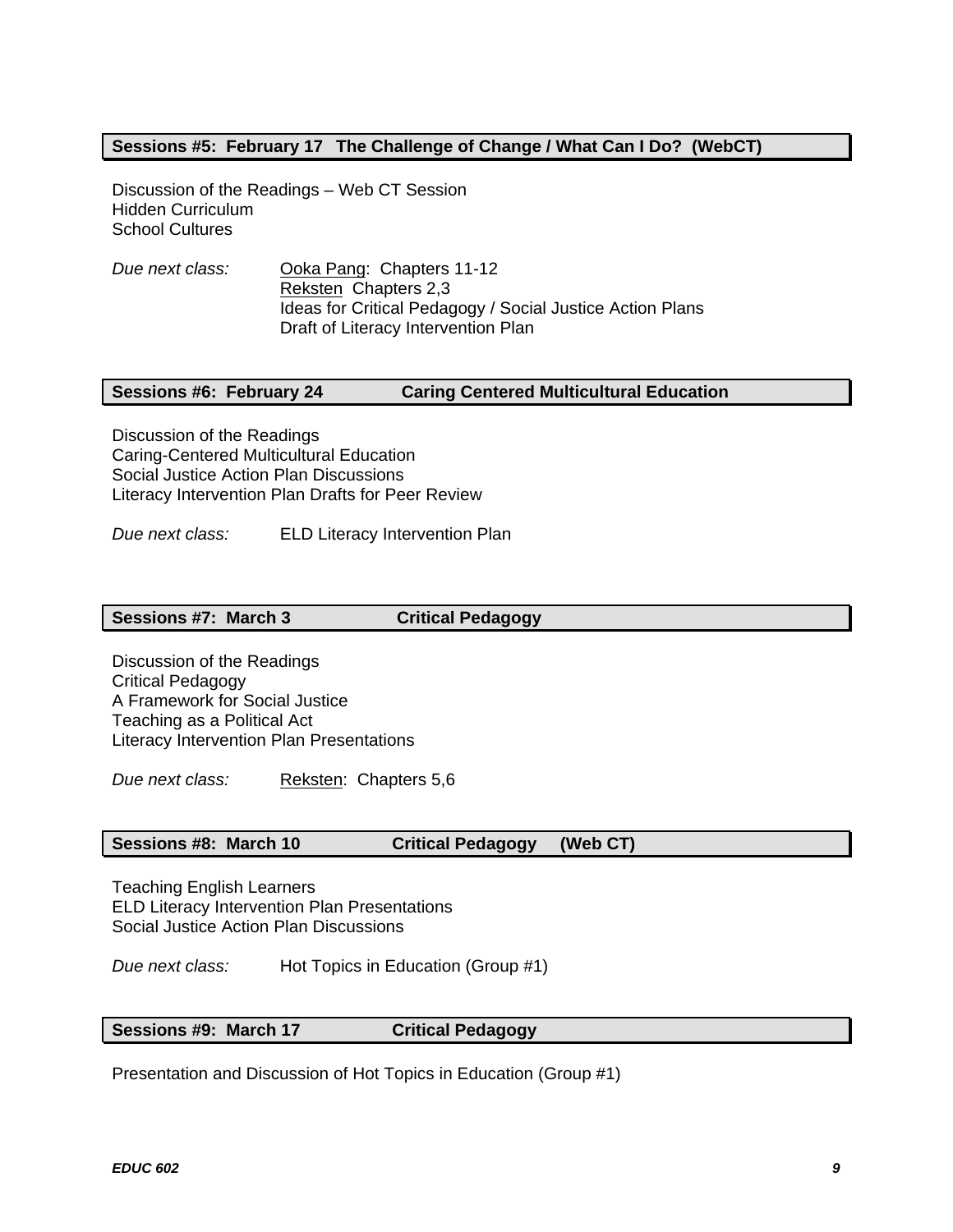*Due next class:* Hot Topics in Education (Group #2)

#### **Critical Pedagogy Sessions #10: March 24**

Presentation and Discussion of Hot Topics in Education (Group #2)

*Due next class (April 7):* Nieto: Chapters 1-2

#### **CSUSM SPRING BREAK: March 30 – April 4, 2009**

#### **Session #11: April 7 Teaching for Social Justice / Educational Equity (Web CT)**

Discussion of the Readings Culturally Relevant Curriculum

*Due next class:* Nieto: Chapters 3-4 Drafts of Critical Pedagogy / Social Justice Action Plans

#### **Session #12: April 14 Teaching for Social Justice / Educational Equity**

Annotated Bibliography Presentations Discussion of Critical Pedagogy / Social Justice Action Plans

*Due next class:* Nieto: Chapters 5-6 Annotated Bibliographies (hardcopy and posted to WebCT)

#### **Session #13: April 21 Teaching For Social Justice / Educational Equity (WebCT)**

On-line Discussion of the Readings

*Due next class:* Nieto: Chapters 7, 8- 9 Drafts of Critical Pedagogy / Social Justice Action Plans

#### **Session #14: April 28 Teaching For Social Justice / What Are Others Doing?**

Discussion of the Readings Exploring Who We Are As Teachers How to Teach for Social Justice Effective Teacher Practices Equal is not the same What Keeps Teachers Going?